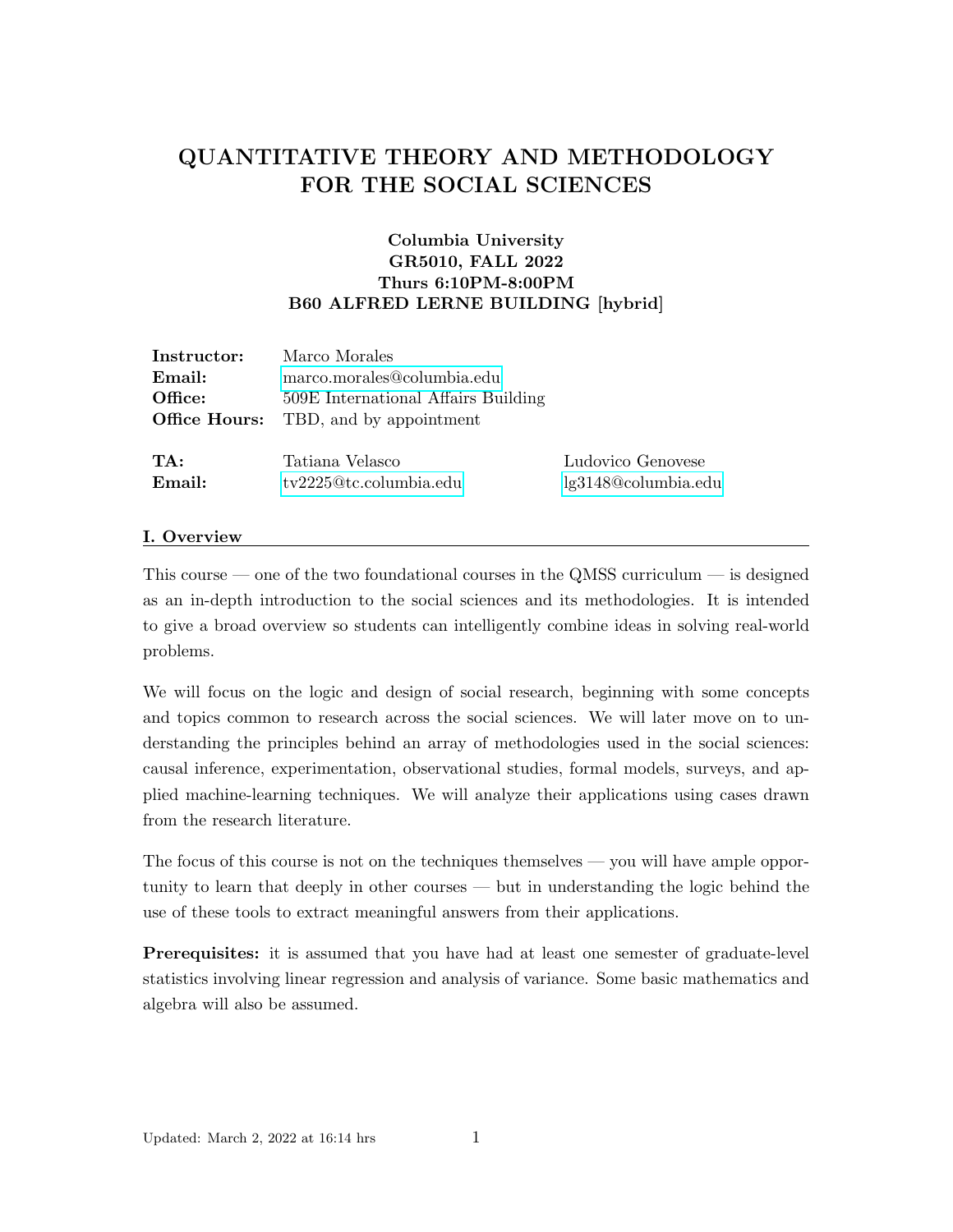### II. Course Tools

The course will rely on a combination of reading materials, recorded video lectures, and asynchronous written discussion to enhance your learning experience. We will use the following tools:

- Canvas will serve as the main repository for class materials, including all required readings, recorded video lectures, class assignments instructions and submission;
- Campuswire will serve as the primary means of written communication before, during and after class, where students can communicate with each other and with instructors, ask questions and submit team exercises in writing;
- Flipgrid will serve as the primary means of video class participation, where students will submit their weekly video reading presentations; and
- [when required] **Zoom** will serve as the platform to hold remote live class sessions.

### III. Course Materials

All materials required for each session will be made available on a dedicated weekly module on Canvas seven days before each class. There, you will find Required Readings, pre-recorded video lectures, Topic Readings, class exercises, Thesis Proposal Deliverable instructions and class slides. Please make sure to consume materials in the indicated order. Also, please note that:

Required Readings are mandatory and should be completed before each class. They are the theoretical foundation to discuss each week's topic.

Topic Readings are also mandatory and should be completed before each class. These are emprical applications of the methods we will discuss and analyze in class.

Complementary Readings are intended to serve as further (and future) references if you ever want to delve deeper on a particular topic, but are not a requirement to this class.

Thesis Readings two reference texts are intended to help you with the drafting and crafting of your Thesis Proposal, but will not be discussed in class. Read the assigned chapters in the suggested order/dates:

• Booth, W. C., Colomb, G. C., and Williams, J. M. (2016). The Craft of Research. University of Chicago Press, Chicago, IL, fourth edition.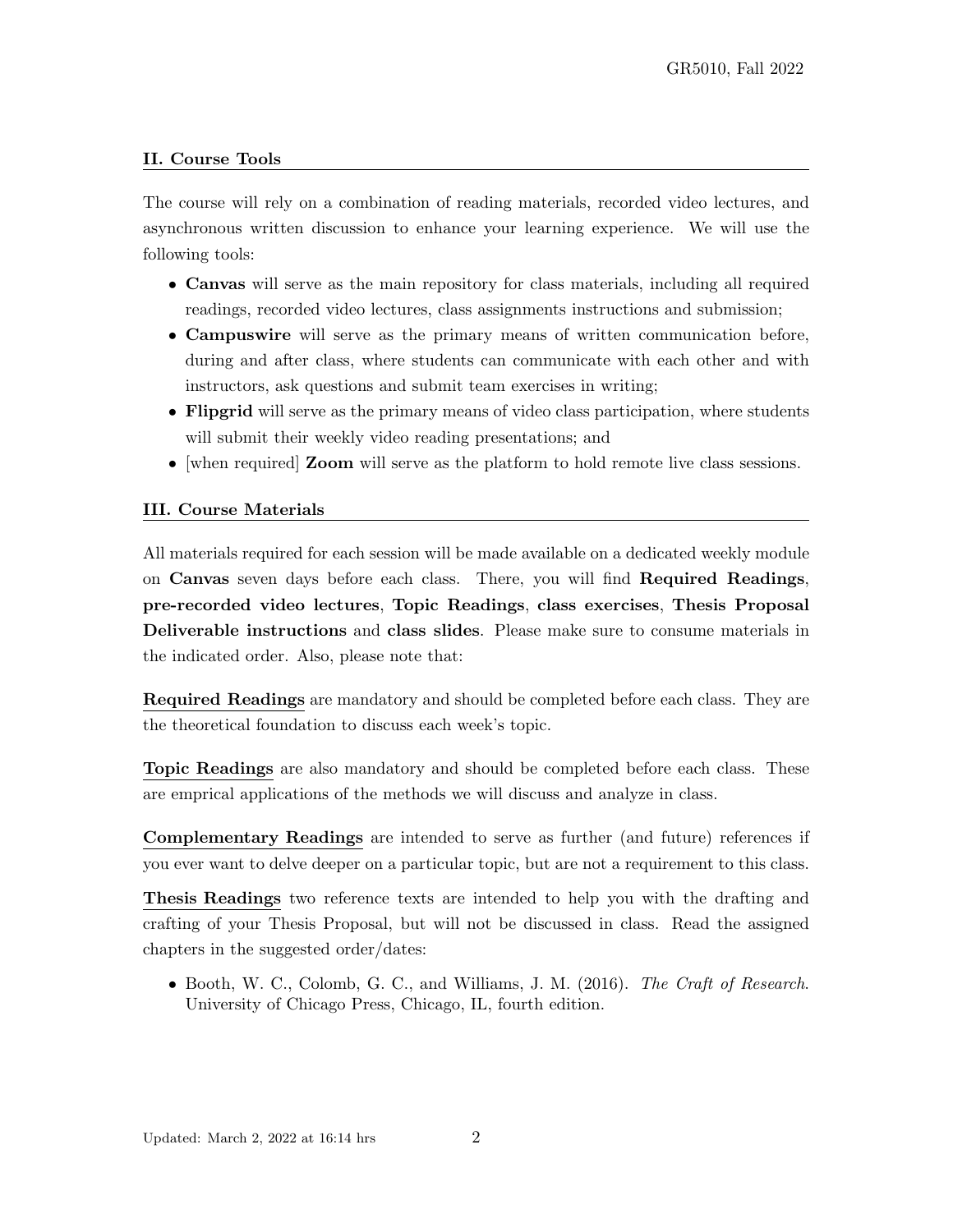• Weston, A. (2009). A Rulebook for Arguments. Hackett Publishing Co, Indianapolis, IN, fourth edition.

#### IV. Course Dynamics

Fall 2021 Class Expectations: The University is expecting all students to attend classes in-person this Fall. Students should attend class each week and they should participate actively in class discussions and activities. Students are required to wear a mask while in class. Part of your course grade will be based on your attendance and participation in class (40% of the overall grade). That said, class will be held in a hybrid fashion for at least the first 2 weeks to facilitate access during the cross-registration period and to accommodate late arrivals due to visa, testing, quarantining and other issues. During those weeks, students will be able to join the class live and participate via Zoom – and class meetings will be recorded and posted to Courseworks.

The University encourages individuals to stay home if sick, and as such, we will do all we can to help everyone stay connected to class and up-to-date on materials, if they must miss class due to illness or suspected illness.

While students are expected to attend class live, we found that students benefited from opportunities for asynchronous learning, and so we will continue to utilize many of the tools used last year. Specifically,

- (1) students will be able to communicate, share ideas and questions and post content via Campuswire.
- (2) students will be able to work collaboratively on small group presentations. Each group member will make part of the presentation, and the whole group will map out the parts and flow of the presentation. You will utilize Flipgrid which allows you to record your part when you are ready.
- (3) TAs will hold weekly 1-hour recitation/lab sessions, where they will "live" lead students through labs and/or homework and/or lecture review. But these sessions will be recorded and uploaded to Courseworks for students who cannot make the recitation times or who would like to review the material multiple times. Additionally, you may not see TAs in class, but you are welcome to visit them during their office hours, whether virtually or in-person, depending on TA availability.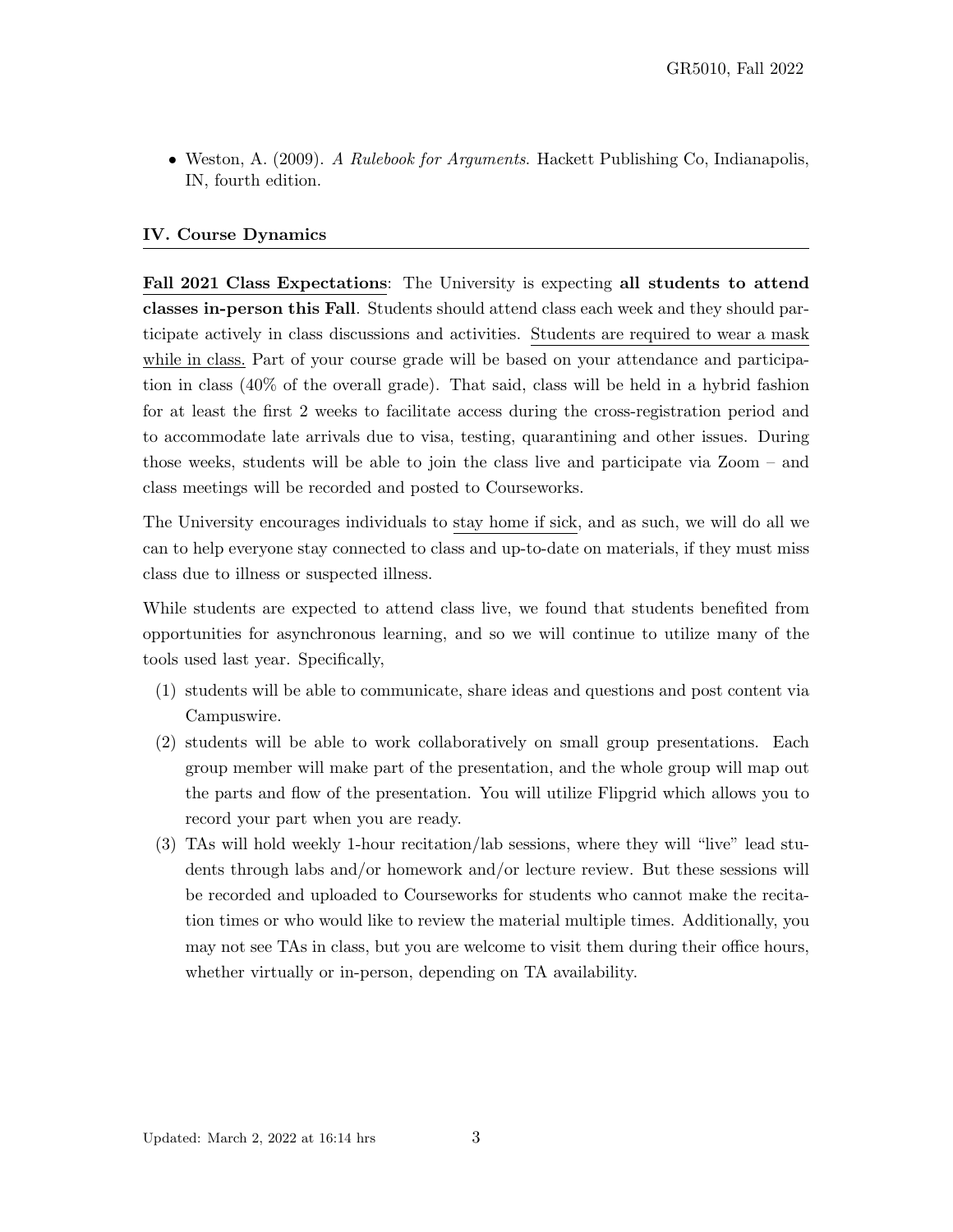Synchronous Participation vs. Asynchronous Participation: This course is designed to have a combination of synchronous and asynchronous participation to enhance your learning experience. It is our strong expectation that you will participate synchronously when required so that you can benefit fully from your peers and the live instruction. That said, it is completely understandable that your circumstances may make that very difficult, at least on some occasions. Please alert us when that is the case. On those occassions, the synchronous portions can be done asynchronously as well. Likewise, assignments and some forms of participation can also be done asynchronously.

Expectation of Regular Participation and Utilization of Course tools: We will be monitoring student participation and completion of assignments using the corresponding tools throughout the semester. We want to make sure that students are consistently engaged, and if that becomes difficult, that students alert us to their situations.

In preparation for each class:, you should have (i) read, thought about and be prepared to discuss all Required and Topic Readings assigned for the week; (ii) watched the recorded video lecture in Canvas and your classmates' Topic Reading video presentations in Flipgrid; and (iii) submitted answers related to each Topic Reading and posted any questions you have on Campuswire.

During each live class: we will devote the first 30 mins of the class to answer questions live, clarify concepts, and answer related questions where appropriate. We will spend the remaining 90 minutes of the class discussing assigned Topic Readings in 45min blocks. In some classes, we will spend 5-10 minutes carrying out live assignment and exercises.

Thesis Proposal Requirement: At the end of the course, you will turn in a 5-7 page Thesis Proposal. To ensure that you produce a fully fledged product, you will be required to hand in Thesis Proposal Deliverables every two weeks. These will constitute the foundational pieces for your proposal. Feedback will be provided on these deliverables where required. Deliverables should be **submitted on Canvas by 6PM (EST)** on the indicated dates.

Late Submission Policy: Assignments, deliverables and your thesis proposal are expected to be submitted on the due date. For every day after the submission date, 10% of the maximum grade will be deducted from the score.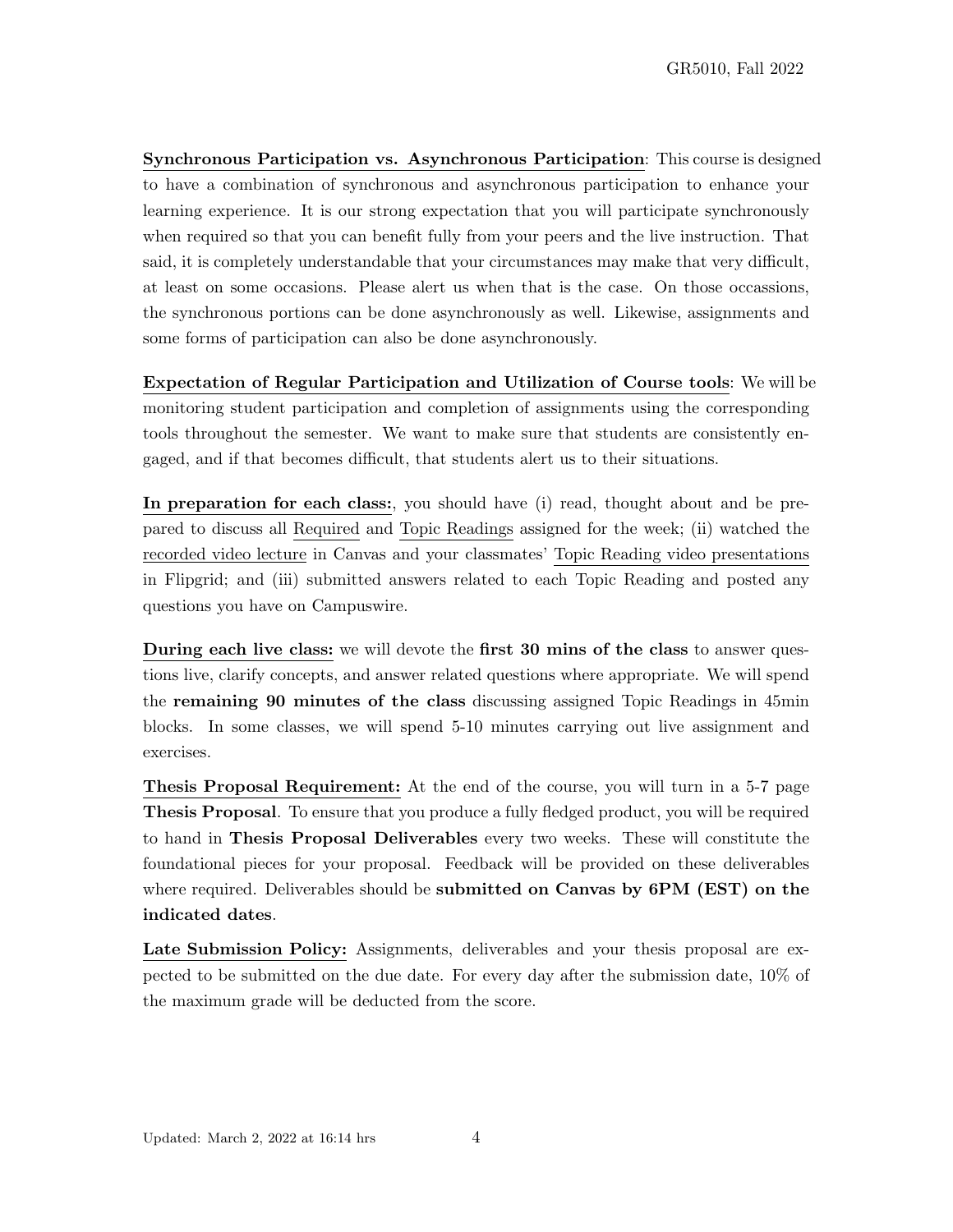## V. Course Requirements

The final grade of the course will be based of your fulfillment of each of the following requirements:

Class participation (40%): Students are expected to have completed a number of activities before and during each class, including (i) submission of answers related to each Topic Reading; (ii) participation in class exercises and team assignments; and (iii) live class participation during our weekly session discussions.

Topic presentations (10%): Students will be assigned to teams that will submit 5-min video oververwiews of a Topic Reading. These video presentations should be submitted 7 days before class.

Thesis Proposal Deliverables (20%): Students will submit pieces of their proposal every two weeks. Make sure to submit each one of them by 6PM (EST) on the indicated dates.

Thesis proposal (30%): Throughout the course, you will work on a research proposal. This 5-7 page paper will be turned in at the end of the semester.

All written work must be original and produced exclusively for this class. You are expected to follow the University's guidelines for the submission of written work.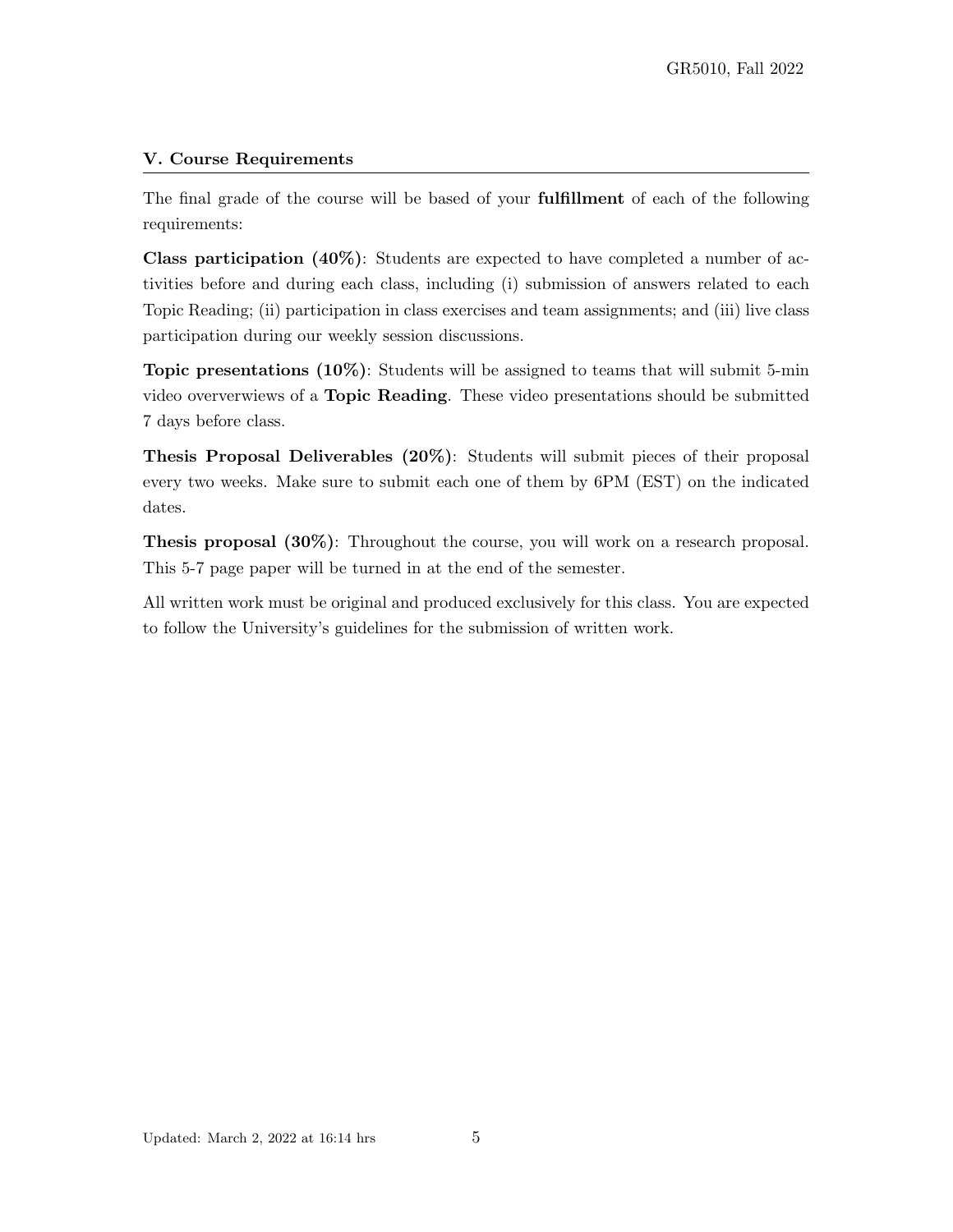#### VI. Course Outline

### WEEK 1: INTRODUCTION TO THE COURSE

What this course is (and what it is not). Course overview. What is so unique about quantitative methods applied to the social sciences? Why do we need models to understand the world? Why is it useful to have statistical models in the social sciences?

#### WEEK 2: THE "SCIENCE" OF SOCIAL SCIENCE

What is so scientific about social sciences? A look at "the method". Inductive  $v$  deductive perspectives. Theories, hypothesis and falsifiability. Links to quantitative methods. Mechanisms.

#### Required Readings:

- Gelman, A. (2011). Induction and deduction in Bayesian data analysis. Rationality, Markets and Morals, 2:67–78.
- Elster, J. (2007). Explaining Social Behavior: More Nuts and Bolts for the Social Sciences. Cambridge University Press, Cambridge, MA. [Ch 1-2]

#### Thesis Readings:

- Booth, W. C., Colomb, G. C., and Williams, J. M. (2016). The Craft of Research. University of Chicago Press, Chicago, IL, fourth edition. [Ch 3]
- Weston, A. (2009). A Rulebook for Arguments. Hackett Publishing Co, Indianapolis, IN, fourth edition. [Ch I-II]

- Popper, K. (2002[1935]). The Logic of Scientific Discovery. Routledge, New York, NY.
- Kuhn, T. S. (2012). The Structure of Scientific Revolution. University of Chicago Press, Chicago, IL, fourth edition.
- King, G., Keohane, R. O., and Verba, S. (1995). *Designing Social Inquiry: Scientific* Inference in Qualitative Research. Princeton University Press, Princeton, NJ.
- Gelman, A. and Shalizi, C. R. (2013). Philosophy and the practice of Bayesian statistics. British Journal of Mathematical and Statistical Psychology, 66(1):8–38.
- Meehl, P. E. (1967). Theory-testing in psychology and physics: A methodological paradox. Philosophy of Science, 34:103–115.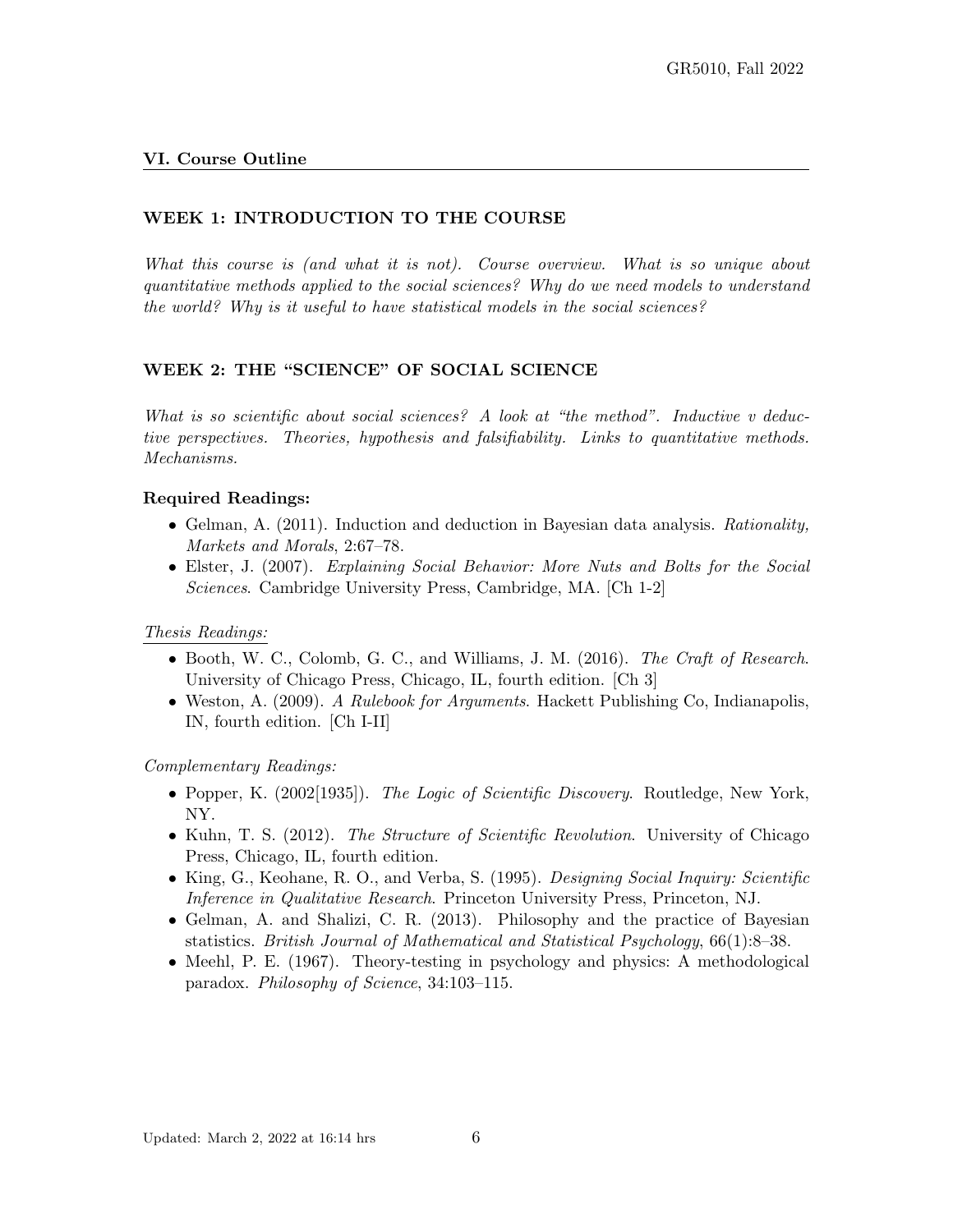# WEEKS 3 | 4: CAUSALITY AND CAUSAL INFERENCE  $(I & II)$

Causes of effects or effects of causes? The search for causes: from Aristotle to Fisher. The fundamental problem of causal inference. The Neyman-Rubin model.

### Required Readings:

- Holland, P. W. (1980). Statistics and causal inference. *Journal of the American* Statistical Association, 81(396):945–960.
- Rubin, D. B. (2005). Causal inference using potential outcomes: Design, modelling, decisions. Journal of the American Statistical Association, 100(469):322–331.

#### Thesis Readings:

- Booth, W. C., Colomb, G. C., and Williams, J. M. (2016). The Craft of Research. University of Chicago Press, Chicago, IL, fourth edition. [Ch 4]
- Weston, A. (2009). A Rulebook for Arguments. Hackett Publishing Co, Indianapolis, IN, fourth edition. [Ch VI-VII]

#### Complementary Readings:

- Imbens, G. and Rubin, D. B. (2015). *Causal Inference for Statistics, Social and* Biomedical Sciences: An Introduction. Cambridge University Press, Cambridge, MA.
- Pearl, J. (2009). *Causality: Models, Reasoning and Inference*. Cambridge University Press, Cambridge, MA, second edition.
- Sekhon, J. S. (2004). Quality meets quantity: Case studies, conditional probability and counterfactuals. Perspectives on Politics, 2(2):281–293.
- Dawid, A. (2000). Causal inference without counterfactuals. Journal of the American Statistical Association, 95(450):407–448.
- Page, S. (2006). Path dependence. *Quarterly Journal of Political Science*, 1(1):87– 115.

 $[9/23]$  - Thesis Proposal Deliverable  $\#1$  (research topic) due.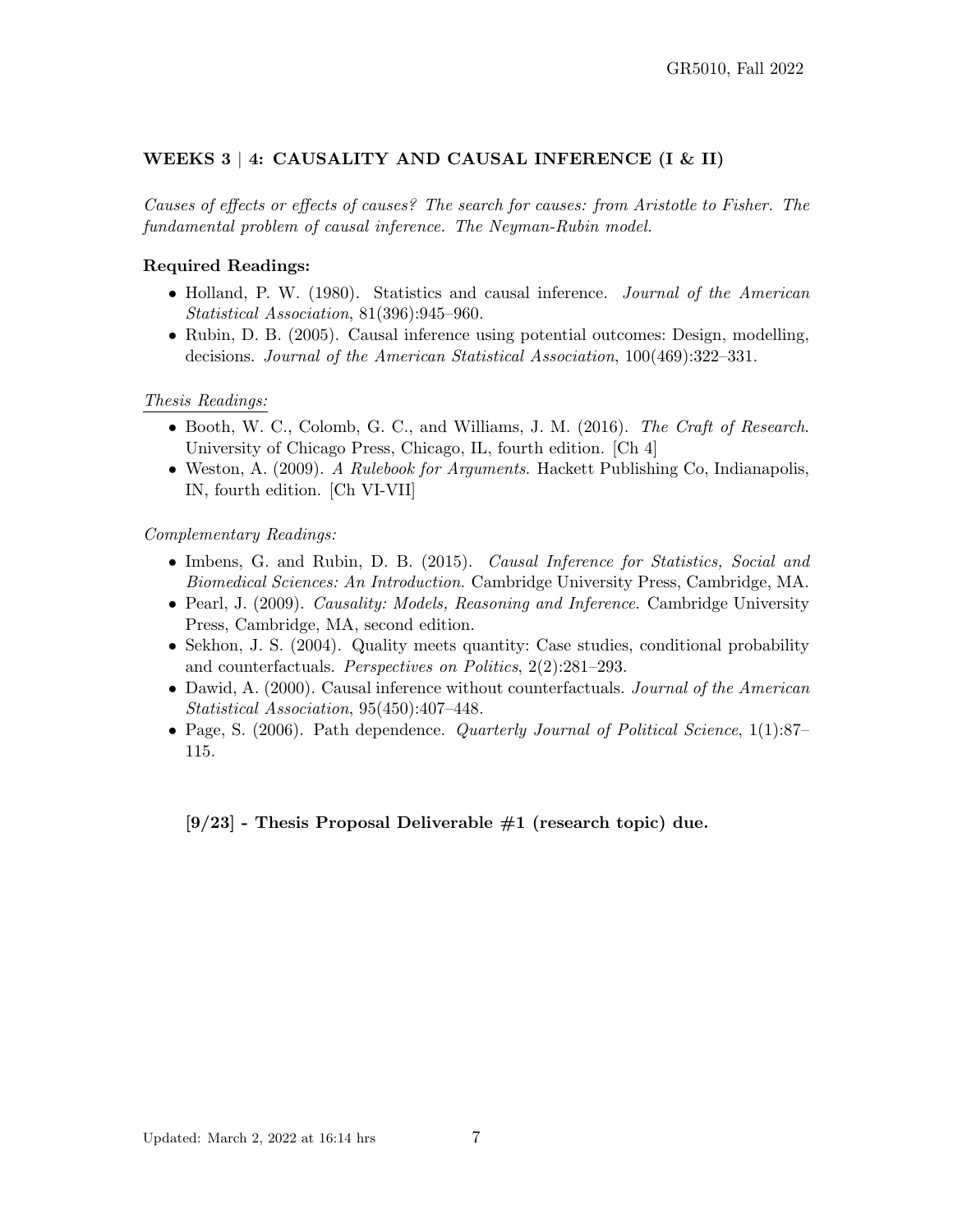## WEEK 5: EXPERIMENTS AND RANDOMIZATION

Theoretical Foundations of Experiments. Statistical foundations of experiments. Taxonomy of randomized experiments. Randomized experiments as the golden standard for causal inference. Inference from randomized experiments.

#### Required Readings:

- Druckman, J. N. and Green, D. (2021). A new era of experimental political science. In Druckman, J. N. and Green, D., editors, Advances in Experimental Political Science. Cambridge University Press, New York, NY.
- Angrist, J. D. and Pischke, J.-S. (2015). Mastering 'Metrics': The Path from Cause to Effect. Princeton University Press, Princeton, NJ. [Ch 1]

#### Topic: Voter Turnout

- De la O, A. (2013). Do conditional cash transfers affect electoral behavior? Evidence from a randomized experiments in Mexico. American Journal of Political Science,  $57(1):1-14.$
- Wantchekon, L. (2003). Clientelism and voting behavior: Evidence from a field experiment in Benin. World Politics, 55(3):399–422.

#### Thesis Readings:

• Booth, W. C., Colomb, G. C., and Williams, J. M. (2016). The Craft of Research. University of Chicago Press, Chicago, IL, fourth edition. [Ch 15]

#### Complementary Readings:

- Martel García, F. and Wantchekon, L.  $(2010)$ . Theory, external validity, and experimental inference: Some conjectures. Annals of the American Academy of Political Science, 628(132-147).
- Angrist, J. D. and Pischke, J.-S. (2009). *Mostly Harmless Econometrics: An Empir*icst's Companion. Princeton University Press, Princeton, NJ.
- Imbens, G. and Rubin, D. B. (2015). Causal Inference for Statistics, Social and Biomedical Sciences: An Introduction. Cambridge University Press, Cambridge, MA.
- Morton, R. and WIlliams, K. (2010). Experimental Political Science and the Study of Causality. Cambridge University Press, Cambridge, MA.
- Salganik, M. J. (2018). *Bit by bit.* Princeton University Press, Princeton, NJ.  $[Ch 4]$

#### $[10/7]$  - Thesis Proposal Deliverable  $\#2$  (hypotheses) due.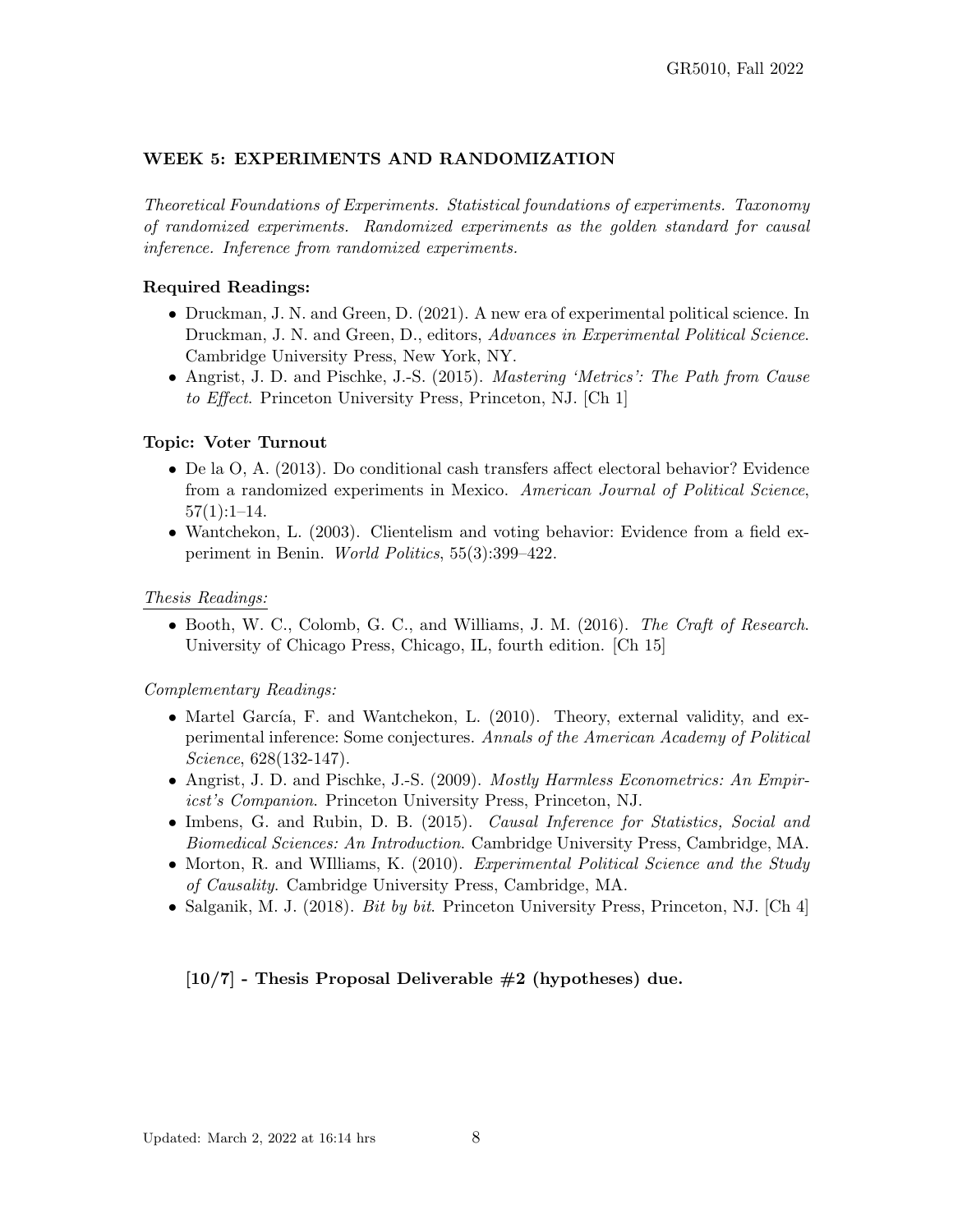## WEEK 6: OBSERVATIONAL STUDIES

How are they different from experiments? Understanding their limitations for causal inference. Statistical tools to cope with non-random assignment of treatments. Inference from observational studies.

#### Required Readings:

- Rubin, D. B. (2008). For objective causal inference, design trumps analysis. The Annals of Applied Statistics, 2(3):808–840.
- Przeworski, A. (2009). Is the science of Comparative Politics possible? In Boix, C. and Stokes, S. C., editors, Oxford Handbook of Comparative Politics. Oxford University, Press, New York, NY.

#### Topic: Selected statistical applications to observational studies

- Abadie, A., Diamond, A., and Hainmueller, J. (2010). Synthetic control methods for comparative case studies: Estimating the effect of California's tobacco control program. Journal of the American Statistical Association, 105(490):493–505.
- Erikson, R. S. and Titiunik, R. (2015). Using regression discontinuity to uncover the personal incumbency advantage. Quarterly Journal of Political Science, 10(1):101– 119.

- Cochran, W. G. (2015[1972]). Observational studies. *Observational Studies*, 1(1):126– 136.
- Rubin, D. B. (2006). *Matched sampling for causal effects*. Cambridge University Press, Cambridge, MA.
- Rosenbaum, P. R. (2002). Observational Studies. Springer, New York, NY.
- Imai, K., King, G., and Stuart, E. A. (2008). Misunderstandings between experimentalists and observationalists about causal inference. Journal of the royal statistical society: series A (statistics in society), 171(2):481-502.
- Winship, C. and Morgan, S. L. (1999). The estimation of causal effects from observational data. Annual Review of Sociology, 25(1):659–706.
- Sekhon, J. S. and Titiunik, R. (2012). When natural experiments are neither natural nor experiments. American Political Science Review, 106(1):35–57.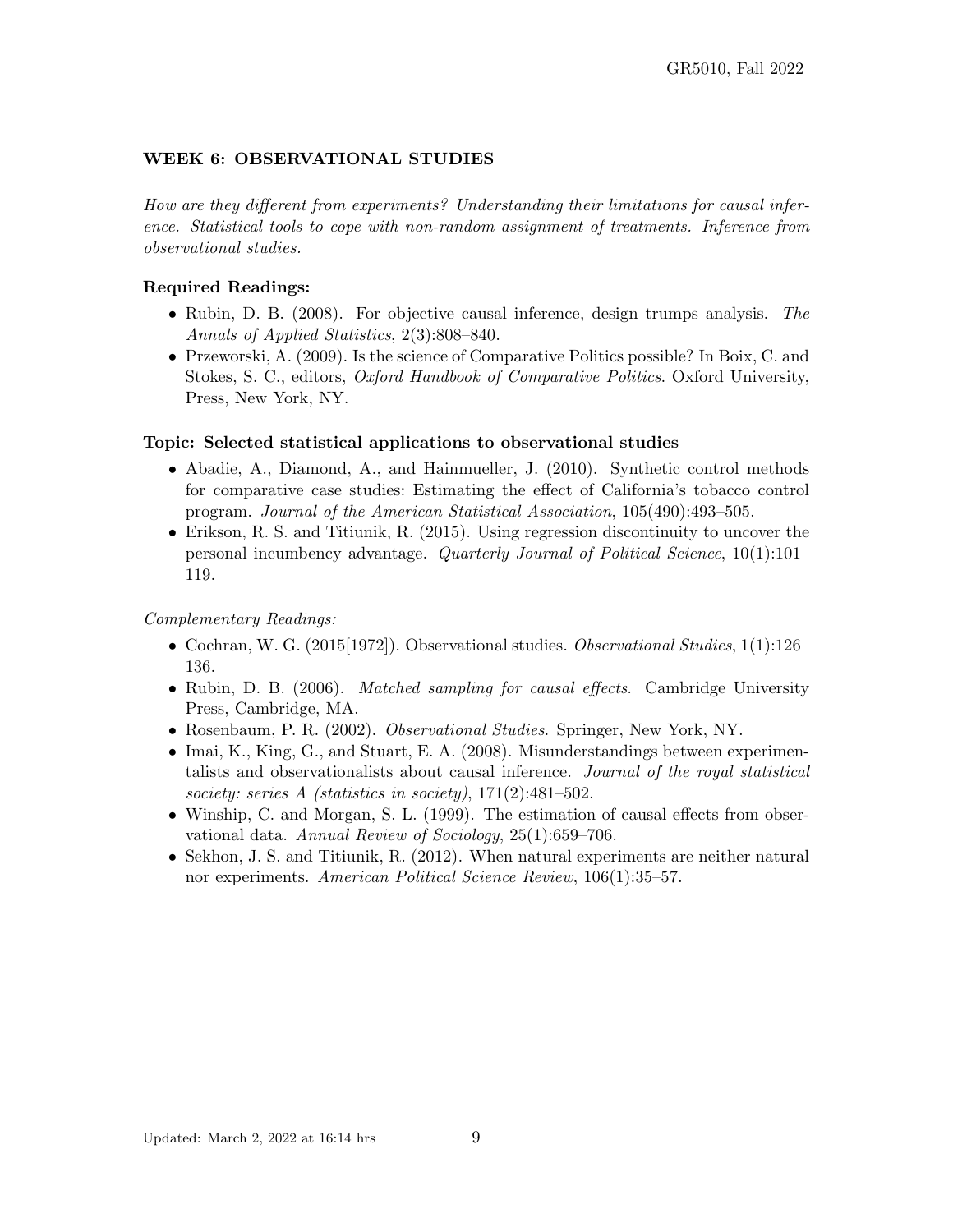## WEEK 7: CONCEPTS, MEASUREMENT, AND MEASUREMENT ERROR

Research design and the research question. Measurements as a function of concepts. Theoretical consequences of measurement error. Statistical consequences of measurement error.

### Required Readings:

- Geddes, B. (1990). How the cases you choose affect the answers you get: Selection bias in comparative politics. Political Analysis, 2(1):131–150.
- Hausman, J. (2001). Mismeasured variables in econometric analysis: problems from the right and problems from the left. Journal of Economic Perspectives, 15(4):57–67.

### Topic: Economic Perceptions

• Michelitch, K., Morales, M. A., Owen, A., and Tucker, J. A. (2012). Looking to the future: Prospective economic voting in 2008 presidential elections. Electoral Studies, 31(4):838–851.

### Thesis Readings:

• Booth, W. C., Colomb, G. C., and Williams, J. M.  $(2016)$ . The Craft of Research. University of Chicago Press, Chicago, IL, fourth edition. [Ch 7-9, 12]

#### Complementary Readings:

- Alwin, D. F. (2007). Margins of Error: A Study of Reliability in Survey Measurement. John Wiley & Sons, Hoboken, NJ.
- Goertz, G. (2008). Concepts, theories, and numbers: A checklist for constructing, evaluating, and using concepts or quantitative measures. In Box-Steffensmeier, J., Brady, H. E., Collier, D., and Goertz, G., editors, Oxford Handbook of Political Methodology. Oxford University Press, New York, NY.
- Jackman, S. (2008). Measurement. In Box-Steffensmeier, J., Brady, H. E., Collier, D., and Goertz, G., editors, Oxford Handbook of Political Methodology. Oxford University Press, New York, NY.

## $[10/21]$  - Thesis Proposal Deliverable  $\#3$  (data description) due.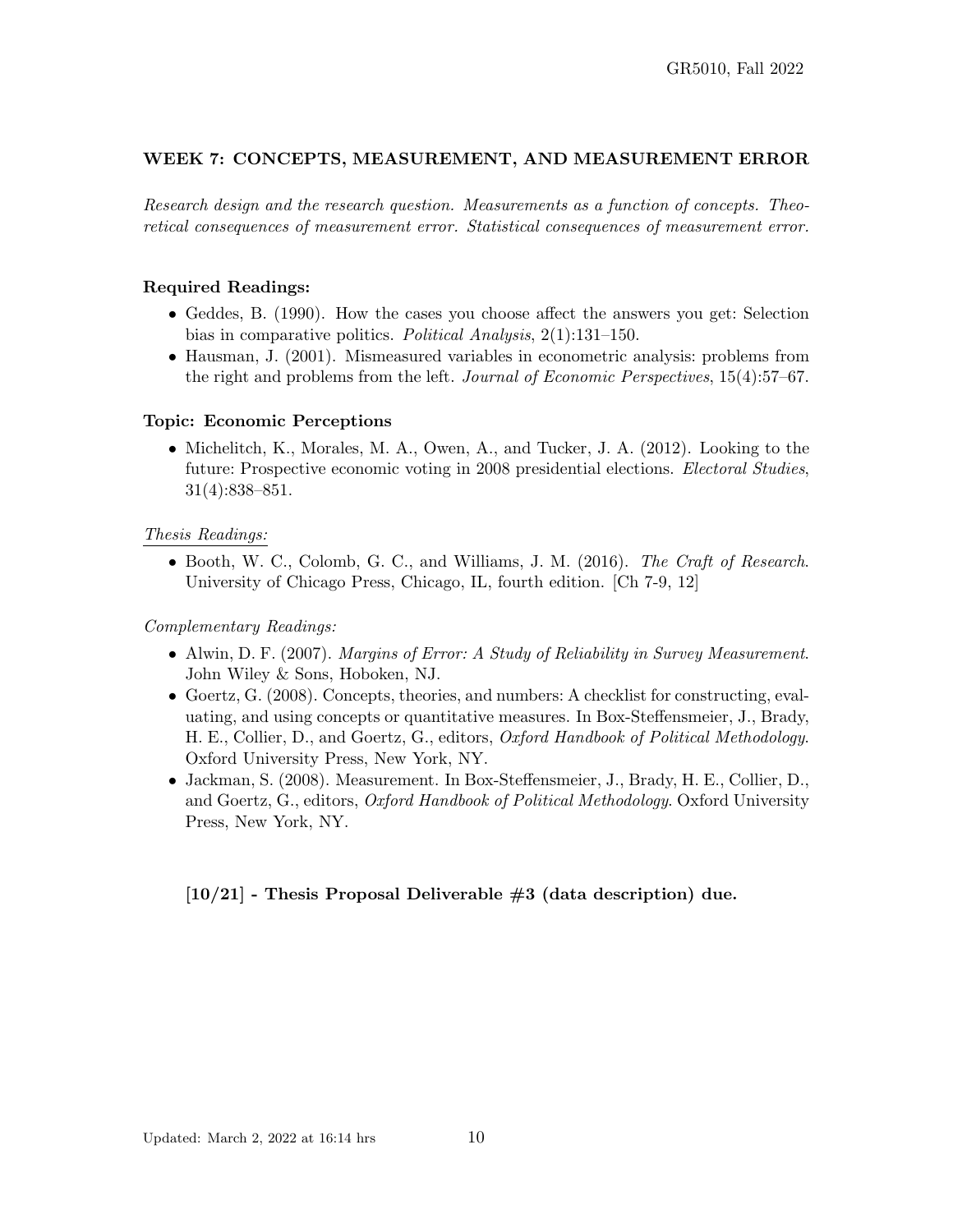# WEEK 8: IDENTIFICATION

Statistical Inference v Identification. Extrapolation. Selection. Endogeneity. The empirical - and theoretical - problems of endogeneity. Quantitative methods to address identification. Instrumental variables.

# Required Readings:

- Angrist, J. D. and Pischke, J.-S. (2015). *Mastering 'Metrics': The Path from Cause* to Effect. Princeton University Press, Princeton, NJ. [Ch 3]
- Morgan, S. L. and Winship, C. (2014). *Counterfactuals and Causal Inference: Meth*ods and Principles for Social Research. Cambridge University Press, Cambridge, MA, second edition. [Ch 3]

## Topic: Selected statistical applications to address identification

- Miguel, E., Satyanath, S., and Sergenti, E. (2004). Economic shocks and civil conflict: An instrumental variables approach. Journal of Political Economy, 112(4):725–753.
- Acemoglu, D., Johnson, S., and Robinson, J. A. (2001). The colonial origins of comparative development: An empirical investigation. American Economic Review, 91(5):1369–1401.

- Manski, C. F. (1999). Identification Problems in the Social Sciences. Harvard University Press, Cambridge, MA.
- Aronow, P. M. and Miller, B. T. (2019). Foundations of Agnostic Statistics. Cambridge University Press, Cambridge, MA. [Ch 6-7]
- Keele, L. (2015). The discipline of identification.  $PS:$  Political Science  $\mathcal{B}$  Politics, 48(1):102–105.
- Angrist, J. D. and Krueger, A. B. (2001). Instrumental variables and the search for identification: From supply and demand to natural experiments. Journal of Economic perspectives, 15(4):69–85.
- Antonakis, J., Bendahan, S., Jacquart, P., and Lalive, R. (2014). Causality and endogeneity: Problems and solutions. In *Oxford Handbook of Leadership and Orga*nizations. Oxford University Press, New York, NY.
- Angrist, J. D., Imbens, G., and Rubin, D. B. (1996). Identification of causal effects using instrumental variables. Journal of the American Statistical Association, 91(434):444–455.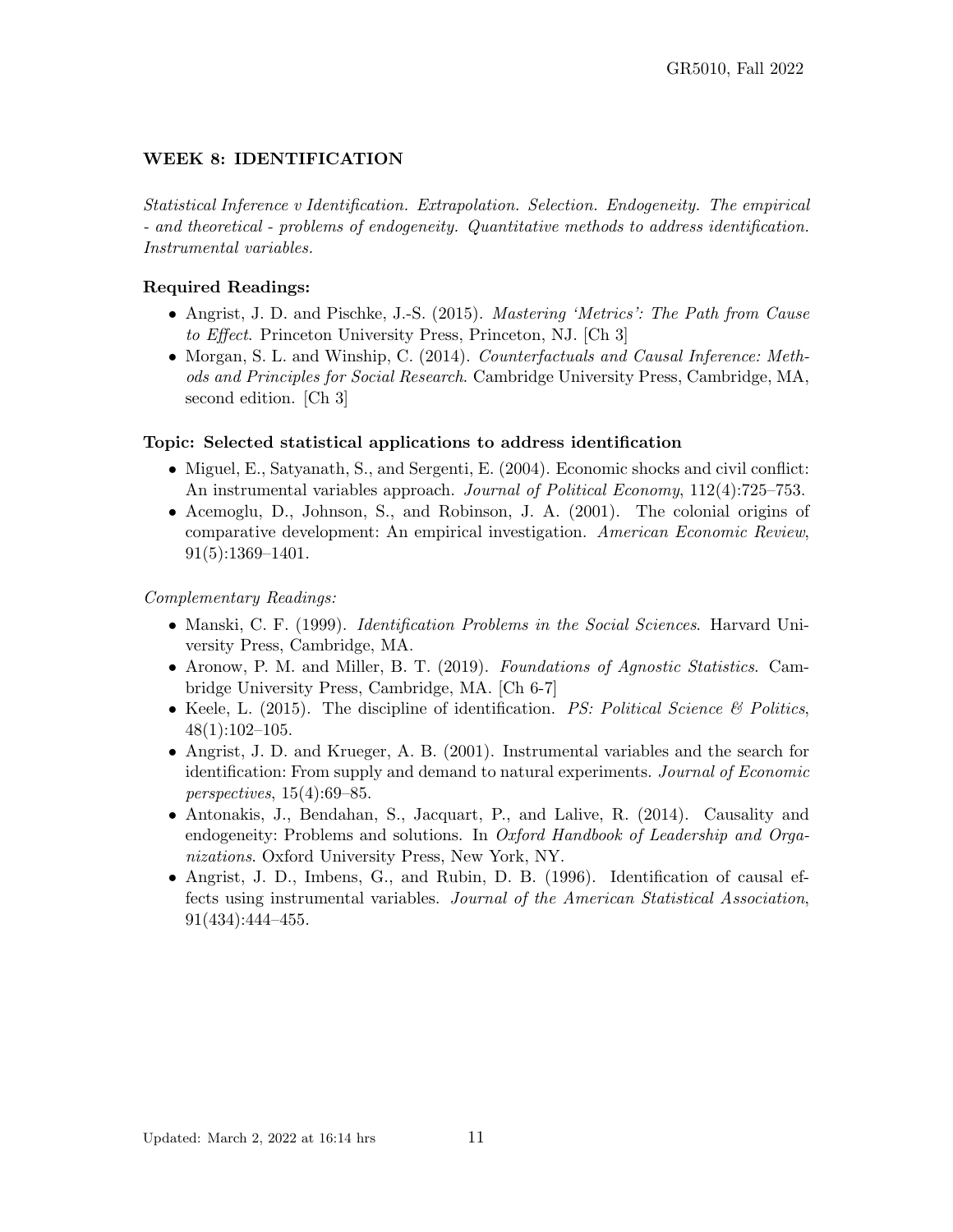# WEEKS 9 | 10: SURVEY RESEARCH AND SURVEY METHODOLOGY (I  $&$  II)

What is wrong (and what is right) with polls? The Total Survey Error Paradigm. Respondent Selection Issues. Response Accuracy Issues. Survey Administration Issues.

# Required Readings:

- Bautista, R. (2012). An overlooked approach in survey research: Total Survey Error. In Handbook of Survey Methodology for the Social Sciences. Springer, New York, NY.
- Kennedy, C., Blumenthal, M., Clement, S., Clinton, J. D., Durand, C., Franklin, C., McGeeney, K., Miringoff, L., Olson, K., Rivers, D., Saad, L., Witt, E., and Wlezien, C. (2017). An evaluation of 2016 election polls in the United States. AAPOR Ad Hoc Committee on 2016 Election Polling.

## Topic: Question Wording and Response Scales

• Lundmark, S., Gilljam, M., and Dahlberg, S. (2015). Measuring generalized trust: An examination of question wording and the number of scale points. Public Opinion Quarterly, 80(1):26–43.

## Topic: Non-response and Data Quality

• Fricker, S. and Tourangeau, R. (2010). Examining the relationship between nonresponse propensity and data quality in two national household surveys. Public Opinion Quarterly, 74(5):934–955.

## Topic: Mode of Data Collection

• Sakshaug, J. W., Yan, T., and Tourangeau, R. (2010). Nonresponse error, measurement error, and mode of data collection: Tradeoffs in a multi-mode survey of sensitive and non-sensitive items. Public Opinion Quarterly, 74(5):907–933.

## Topic: Probability v Non-probability Samples

• Yeager, D. S., Krosnick, J. A., Chang, L., Javitz, H. S., Levendusky, M. S., Simpser, A., and Wang, R. (2011). Comparing the accuracy of rdd telephone surveys and internet surveys conducted with probability and non-probability samples. Public Opinion Quarterly, 75(4):709–747.

## Thesis Readings:

- Booth, W. C., Colomb, G. C., and Williams, J. M. (2016). The Craft of Research. University of Chicago Press, Chicago, IL, fourth edition. [Ch 13-14, 16-17]
- Weston, A. (2009). A Rulebook for Arguments. Hackett Publishing Co, Indianapolis, IN, fourth edition. [Ch VIII]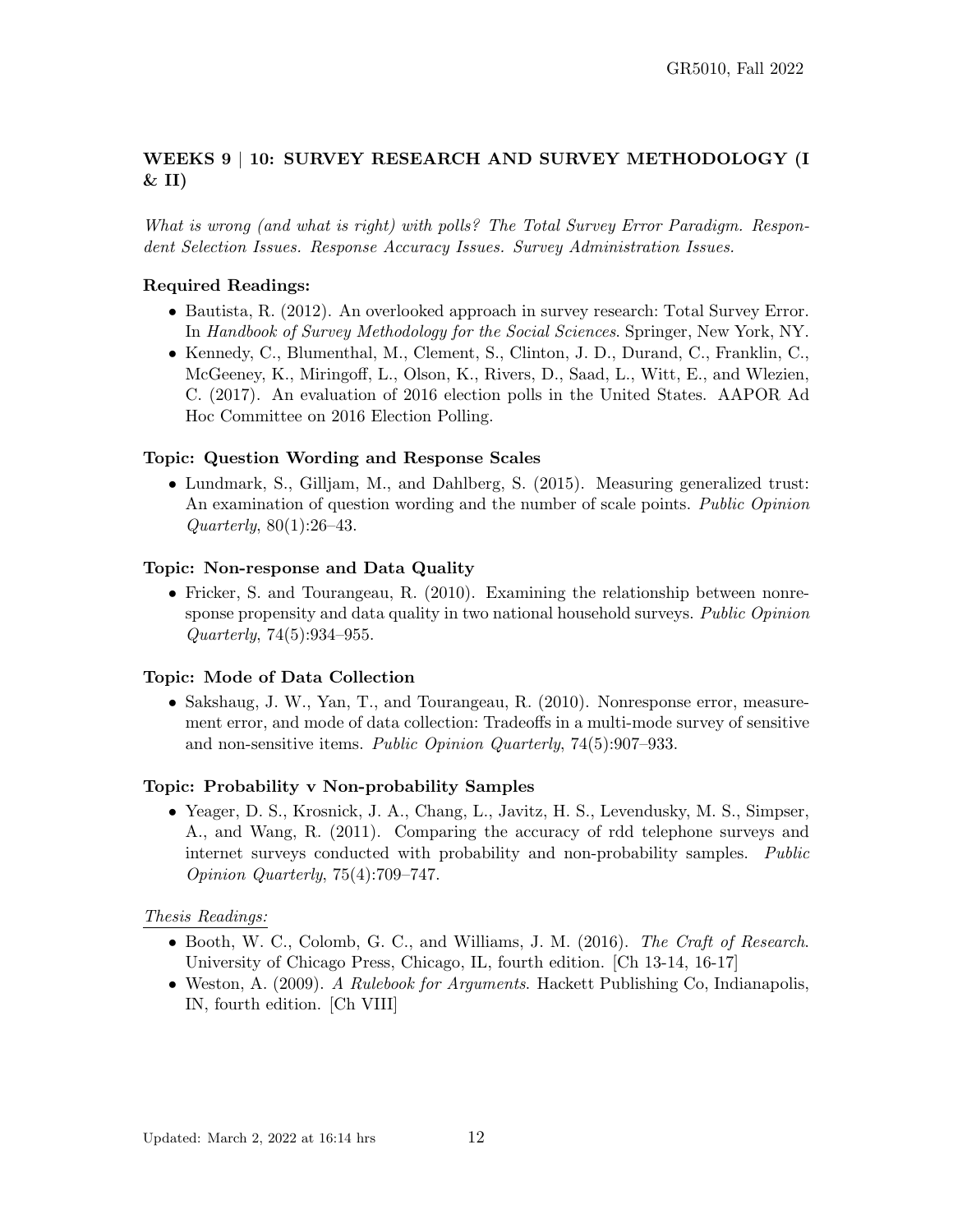Complementary Readings:

- Weisberg, H. F. (2009). The Total Survey Error Approach: A guide to the new science of survey research. University of Chicago Press, Chicago, IL.
- Tourangeau, R., Rips, L. J., and Rasinski, K. (2000). The Psychology of Survey Response. Cambridge University Press, Cambridge, MA.
- Foster, I., Ghani, R., Jarmin, R. S., Kreuter, F., and Lane, J. (2016). *Big Data and* Social Science: A practical guide to methods and tools. CRC Press, New York, NY.
- De Leeuw, E. D., Hox, J., and Dillman, D. (2012). International Handbook of Survey Methodology. Routledge, New York, NY.
- Salganik, M. J. (2018). *Bit by bit.* Princeton University Press, Princeton, NJ.  $[Ch 3]$

 $[11/4]$  - Thesis Proposal Deliverable  $\#4$  (literature review) due.

# WEEK 11: MODELING HUMAN BEHAVIOR

Why Models? Can behavior be modeled? Applied Game Theory and the Rational Choice paradigm. Formal models to help explain collective behavior

### Required Readings:

• Page, S. E. (2018). The model thinker. Basic Books, New York, NY. [Ch 2-4]

#### Topic: Legislative Behavior

• Krehbiel, K. (1998). *Pivotal politics: A theory of US lawmaking*. University of Chicago Press, Chicago, IL. [Ch 2]

## Topic: Partisanship and partisan bias

• Achen, C. H. (2002). Parental socialization and rational party identification. Political Behavior, 24(2):151–170.

- Friedman, M. (2008). The methodology of positive economics. In Hausman, D. J., editor, The Philosophy of Economics. Cambridge University Press, Cambridge, MA.
- Becker, G. S. (1976). The economic approach to human behavior. University of Chicago Press, Chicago, IL.
- Sen, A. (1999). The possibility of social choice. American Economic Review, 89(3):349– 378.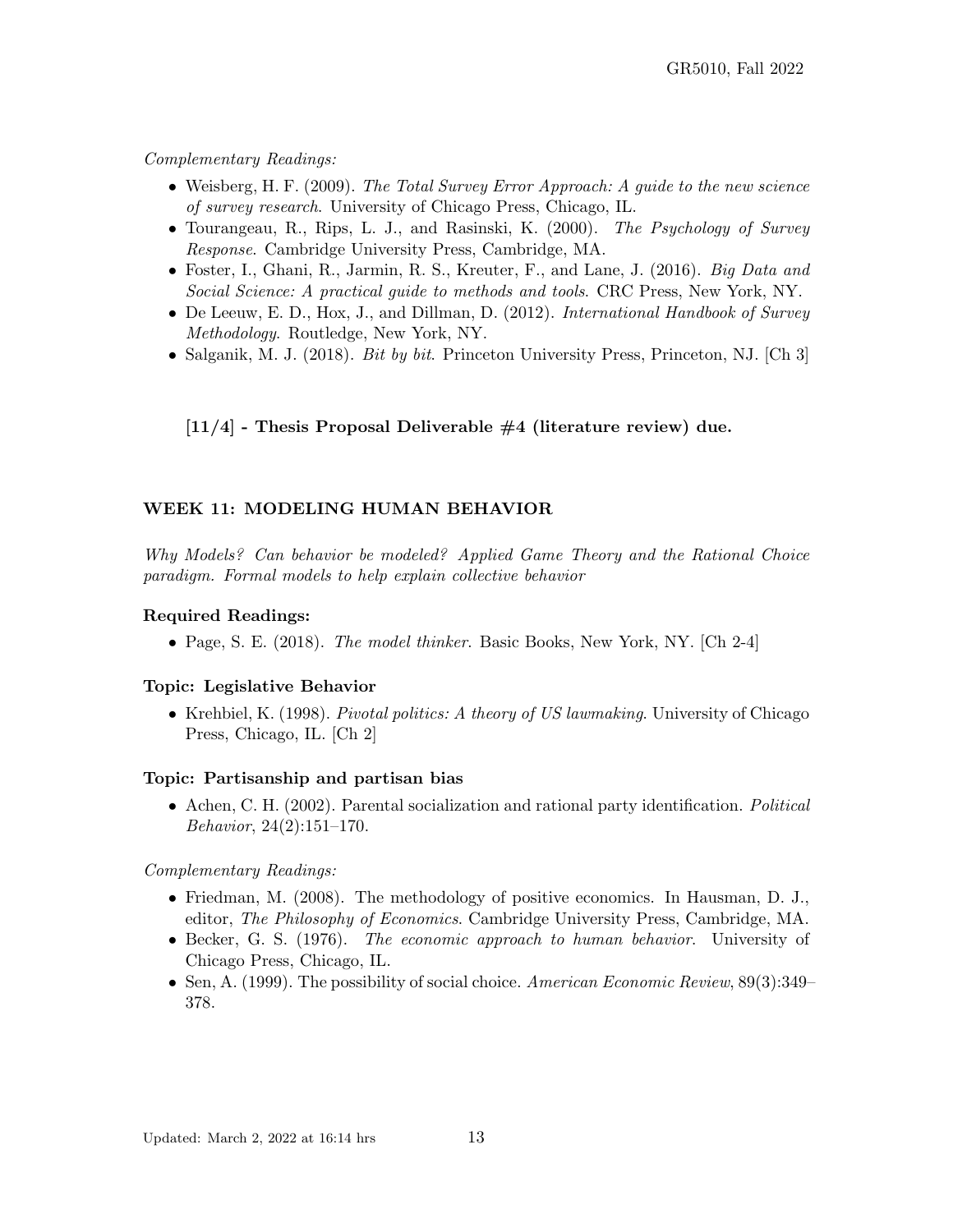- Riker, W. H. (1995). The political psychology of rational choice theory. Political Psychology, 16(1):23–44.
- Arrow, K. J. (1994). Methodological individualism and social knowledge. The American Economic Review, 84(2):1–9.
- Morton, R. B. (1999). *Methods and models: A quide to the empirical analysis of* formal models in political science. Cambridge University Press, Cambridge, MA.
- Osborne, M. J. (2004). An Introduction to Game Theory. Oxford University Press, New York, NY.
- Kahneman, D. (2011). *Thinking Fast and Slow.* Farrar, Strauss and Groux, New York, NY.
- Chwe, M. S.-Y. (2014). Jane Austen: Game Theorist. Princeton University Press, Princeton, NJ.
- Bhattacharya, A. (2021). The Man from the Future: the visionary life of John von Neumann. W. W. Norton & Co, New York, NY. [Ch 6]

 $[11/18]$  - Thesis Proposal Deliverable  $#5$  (research strategy) due.

#### WEEK 12: ACADEMIC HOLIDAY

#### WEEKS 13 | 14: APPLIED MACHINE LEARNING (I & II)

What do we understand by Machine Learning? ML for inference and prediction. ML applications to Social Science problems.

#### Required Readings:

- Mullainathan, S. and Spiess, J. (2017). Machine learning: an applied econometric approach. Journal of Economic Perspectives, 31(2):87–106.
- Shmueli, G. (2010). To explain or to predict? *Statistical Science*, 25(3):289–310.

#### Topic: Text as Data - Estimating Ideology from Texts

- Laver, M., Benoit, K., and Garry, J. (2003). Extracting policy positions from political texts using words as data. American Political Science Review, 97(2):311–331.
- Barberá, P. (2014). Birds of the same feather tweet together: Bayesian ideal point estimation using twitter data. Political Analysis, 23(1):76–91.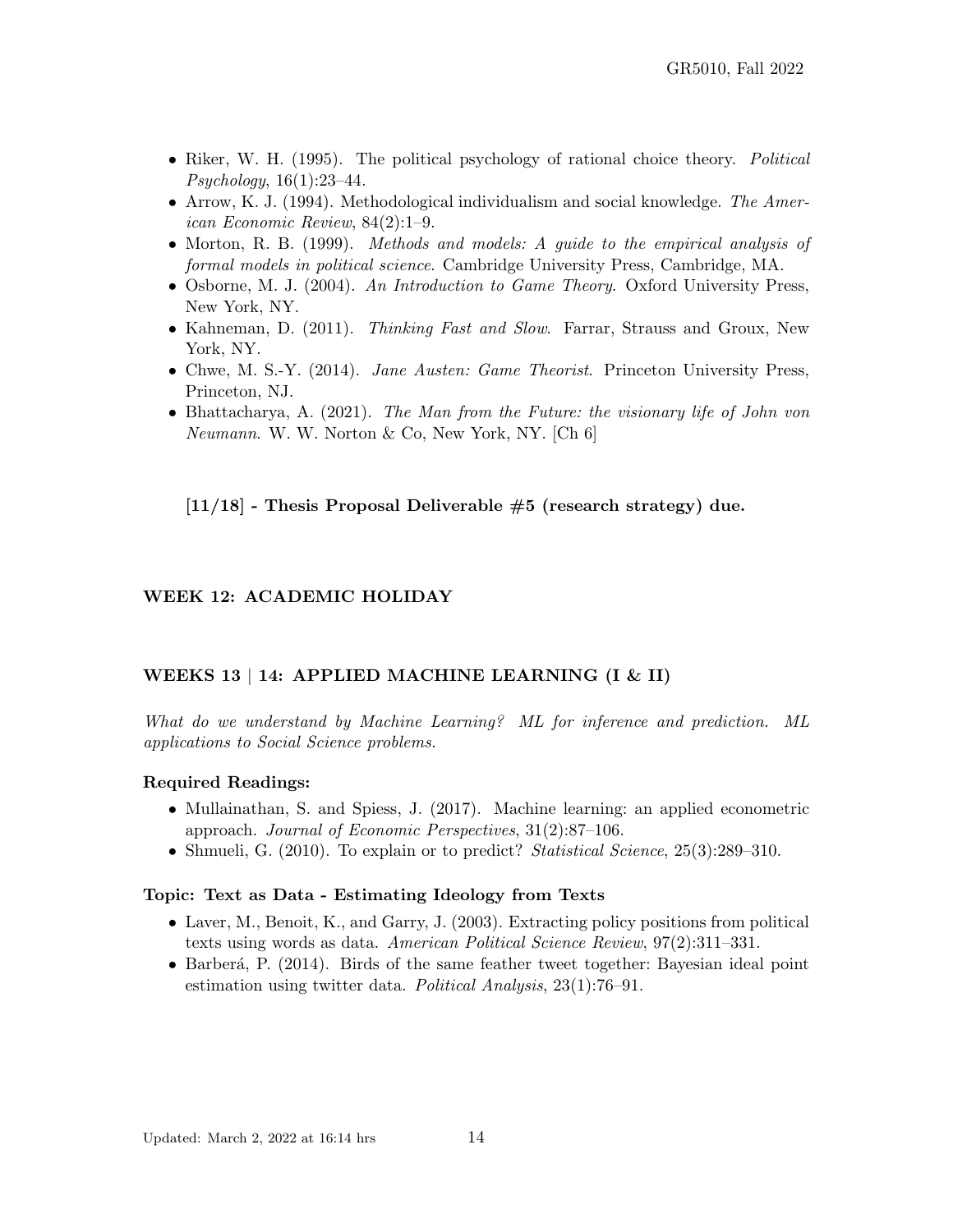### Topic: Machine Learning and Causal Inference

- Bansak, K., Ferwerda, J., Hainmueller, J., Dillion, A., Hangqartner, D., Lawrence, D., and Weinstein, J. (2018). Improving refugee integration through data-driven algorithmic assignment. Science, 359:325–329.
- Green, D. and Kern, H. L. (2012). Modeling heterogenous treatment effects in survey experiments with bayesian additive regression trees. Public Opinion Quarterly, 76(3):491–511.

### Complementary Readings:

- Hastie, T., Tibshirani, R., and Friedman, J. (2009). The elements of statistical learning. Springer, New York, NY, second edition.
- Murphy, K. P. (2012). *Machine Learning: a probabilistic approach*. MIT Press, Cambridge, MA.
- Varian, H. R. (2014). Big data: New tricks for econometrics. *Journal of Economic* Perspectives, 28(2):3–27.
- Grimmer, J. and Stewart, B. M. (2013). Text as data: The promise and pitfalls of automatic content analysis methods for political texts. Political Analysis, 21(3):267– 297.
- Manning, C., Raghavan, P., and Schütze, H. (2009). An Introduction to Information Retrieval. Cambridge University Press, Cambridge, MA.
- Kern, H. L., Stuart, E. A., Hill, J., and Green, D. (2016). Assessing methods for generalizing experimental impact estimates to target populations. Journal of Research on Educational Effectiveness, 9(1):103–127.

 $[12/2]$  - Thesis Proposal Deliverable  $\#6$  (research proposal draft) due.

[12/16] - FINAL PAPER DUE.